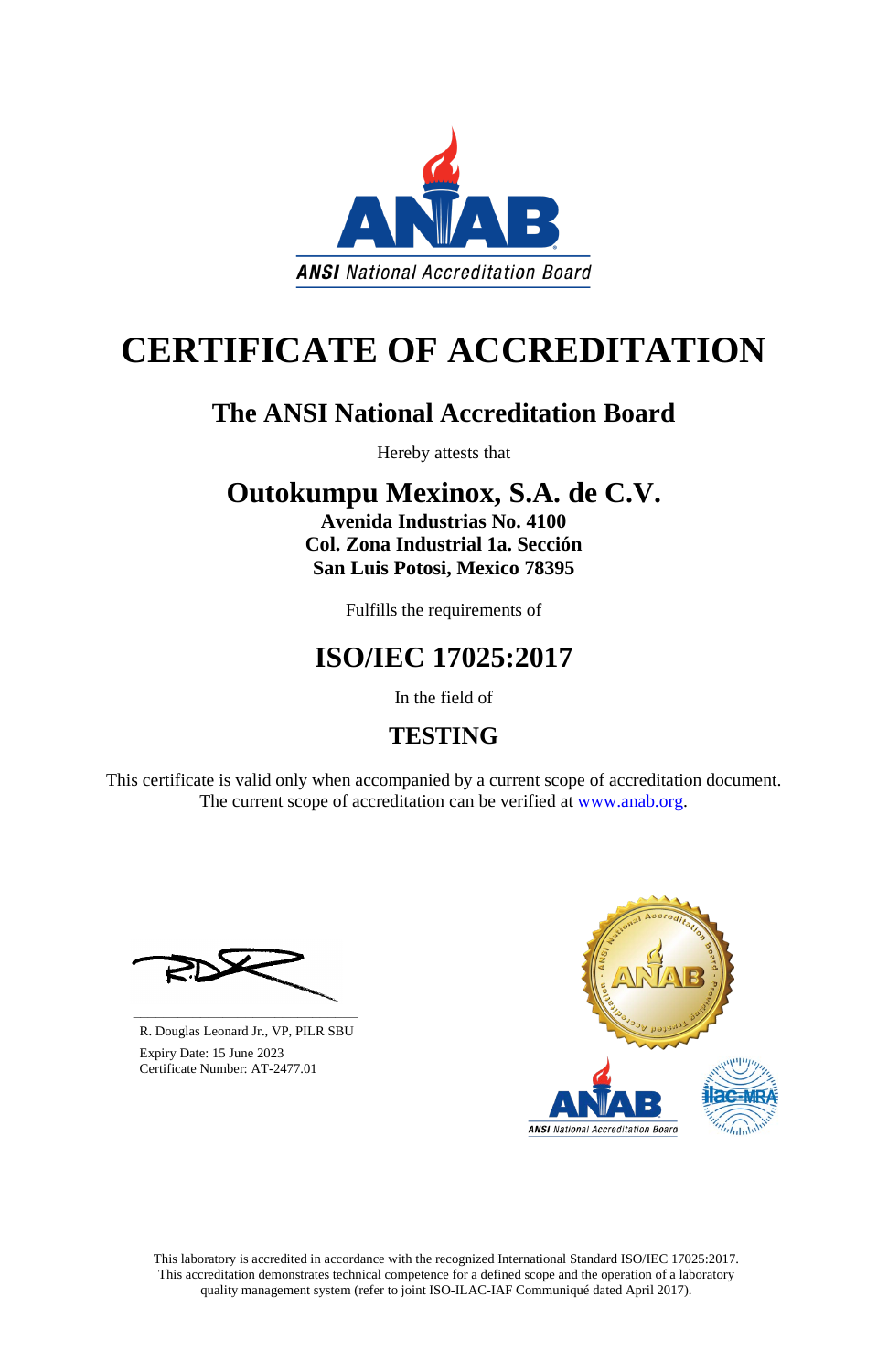

#### **SCOPE OF ACCREDITATION TO ISO/IEC 17025:2017**

### **Outokumpu Mexinox, S.A. de C.V.**

Avenida Industrias No. 4100 Col. Zona Industrial 1a. Sección San Luis Potosi, Mexico 78395 José David González Gaytán [jose.d.gonzalez@outokumpu.com](mailto:jose.d.gonzalez@outokumpu.com) +52 (444) 8265100 X400

### **TESTING**

Valid to: **June 15, 2023** Certificate Number: **AT-2477.01** 

N

#### **Mechanical**

| <b>Specific Tests and/or</b><br><b>Properties Measured</b>            | <b>Specification, Standard,</b><br><b>Method, or Test Technique</b> | <b>Items, Materials or</b><br><b>Product Tested</b> | <b>Key Equipment or</b><br><b>Technology</b> |
|-----------------------------------------------------------------------|---------------------------------------------------------------------|-----------------------------------------------------|----------------------------------------------|
| <b>Rockwell Hardness</b><br>(HRB, HRC, HR15T,<br>HR30T, HR15N, HR30N) | <b>ASTME18</b>                                                      | Metallic Materials &<br><b>Stainless Steels</b>     | <b>Rockwell Hardness Tester</b>              |
| Tensile Strain-Hardening<br>Exponents (n-Values) Test                 | ASTM E646                                                           | Metallic Materials &<br><b>Stainless Steels</b>     | <b>Tensile Tester</b>                        |
| Plastic Strain Ratio (r-Values)<br>Test                               | ASTM E517                                                           | Metallic Materials &<br><b>Stainless Steels</b>     | <b>Tensile Tester</b>                        |
| Ductility / Bend Test                                                 | ASTM E290                                                           | Metallic Materials &<br><b>Stainless Steels</b>     | <b>Hydraulic Press</b>                       |
| Tensile Strength:<br>Ultimate Tensile, Yield<br>Strength, Elongation  | ASTM E8 / E8M<br>ASTM A370                                          | Metallic Materials &<br><b>Stainless Steels</b>     | <b>Tensile Tester</b>                        |
| Grain Size                                                            | ASTM E112 Heyn Method,<br><b>Lineal Interception Procedure</b>      | Metallic Materials &<br><b>Stainless Steels</b>     | <b>Optical Microscope</b>                    |
| Susceptibility to Intergranular<br>Corrosion                          | ASTM A262, Practice A and<br>Practice E                             | <b>Austenitic Stainless Steels</b>                  | <b>Optical Microscope</b>                    |
| <b>Salt Spray Corrosion Test</b>                                      | <b>ASTM B117</b>                                                    | Metallic Materials &<br><b>Stainless Steels</b>     | Salt Spray Chamber                           |